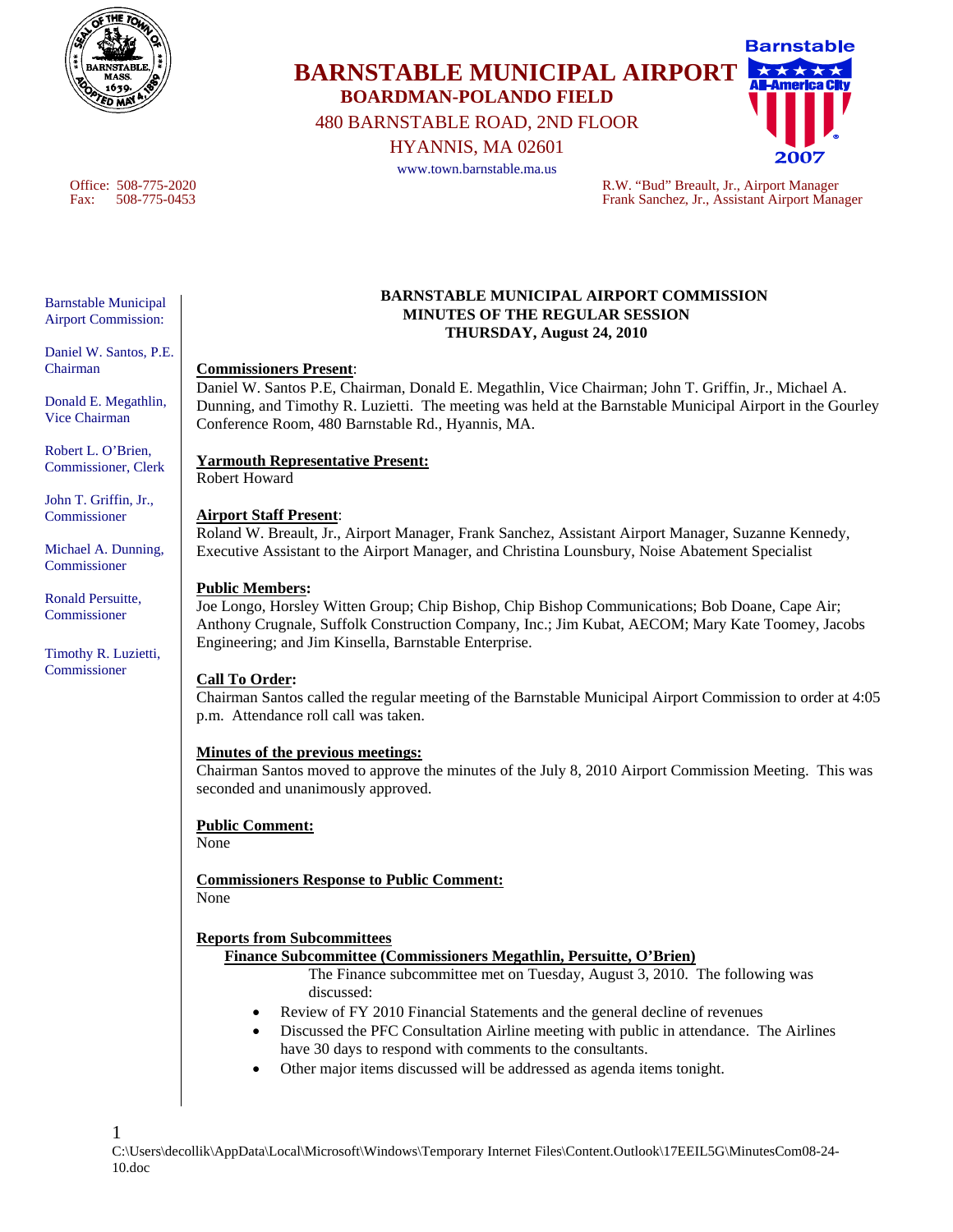#### **Infrastructure Subcommittee (Commissioners Griffin, Dunning, Luzietti)**

The Infrastructure subcommittee met on August 5, 2010. The following was discussed:

- The Cape Cod Commission DRI Modification Update appeal is still pending
- Phasing of Parking and Access during the construction process
- The Gift Shop tenant has vacated the space
- Master Plan Development Update -the Draft Final Master Plan has been received for review
- Hyannis Air Service Lease Update
- Hyannis Air Service Hangar II Lease Amendment
- Future Solar installation by Hyannis Air Service to be discussed at he next meeting
- Nantucket Shuttle request for space on the East Ramp for Freight Service
- Rectrix deicing and the Cape Cod Commission letter; and possible request for additional ramp space
- Ascent Aviation as the new Jet Fuel Provider

#### *Commissioner Dunning joined the meeting at 4:11 p.m.*

#### **Construction Committee: (Commissioners Santos, Luzietti, O'Brien, Megathlin)**

The Construction Committee met today, and the following was discussed:

- Appeal of the Cape Cod Commission decision regarding traffic. The Airport has instated a temporary hold on the bidding process for the Access Road until the appeal is resolved.
- Parking changes and construction phasing during the Air Traffic Control Tower (ATCT) construction.
- Draft Change Order procedures.
- Other matters discussed will be on tonight's agenda for approval.

#### **Unfinished Business:**

**BMA0710-04** – **Approval of the Hyannis Air Service Lease Agreement for the 660 Barnstable Road property MOTION** to approve the 20 year lease effective July 1, 2010 for the Hangar Building and Associated Land at 660 Barnstable Road between the Barnstable Municipal Airport and Hyannis Air Service, Inc. **SPONSOR:** Finance Subcommittee **(May be acted upon)**

This agenda item was moved and read by Commissioner Luzietti, and seconded. Commissioner Megathlin briefed the Commission on the progression of the negotiations and that this lease has been reviewed and approved by all entities and this lease will now be used as a boiler plate for future lease documents. This was unanimously approved by verbal vote.

#### **New Business:**

2

**BMA0810-01** – **Approve Jacobs Engineering OPM Supplemental Agreement #1 for the ATCT (19,788.00) MOTION** to approve the Jacobs Engineering Supplemental Agreement #1 to the Contract for the OPM Services for the Air Traffic Control Tower for a not to exceed amount of \$19,788.00. The Supplemental Agreement is for a qualified material firm to provide quality assurance testing of construction material in accordance with the project specifications. **SPONSOR**: Finance **(May be acted upon)** 

This agenda item was moved and read by Commissioner Megathlin, and seconded. Manager Breault briefed the Commission that this was a supplement to the OPM Services Contract for Jacobs Engineering to directly hire Briggs to perform construction material testing that is required on behalf of the Airport. The cost is in the original Owner's Budget and he recommended approval. This was unanimously approved by verbal vote.

#### **BMA0810-02** – **Approve Jacobs Engineering OPM Supplemental Agreement #3 for the Construction Phase of the Terminal Project (\$361,358.00)**

**MOTION** to approve the Jacobs Engineering Supplemental Agreement #3 to the Contract for the OPM Services for the New Terminal Project for a not to exceed amount of \$361,358.00. The Supplemental Agreement is for Owner's Project Management Services for the Construction Phase of the project, and for a qualified material firm to provide quality assurance testing of Construction material in accordance with the project specifications. **SPONSOR:** Construction Committee **(May be acted upon)**

This agenda item was moved and read by Commissioner Luzietti, and seconded. This is a contract for the next phase of the OPM for the Terminal. \$50,000 of this supplemental Agreement is for the independent material testing

C:\Users\decollik\AppData\Local\Microsoft\Windows\Temporary Internet Files\Content.Outlook\17EEIL5G\MinutesCom08-24- 10.doc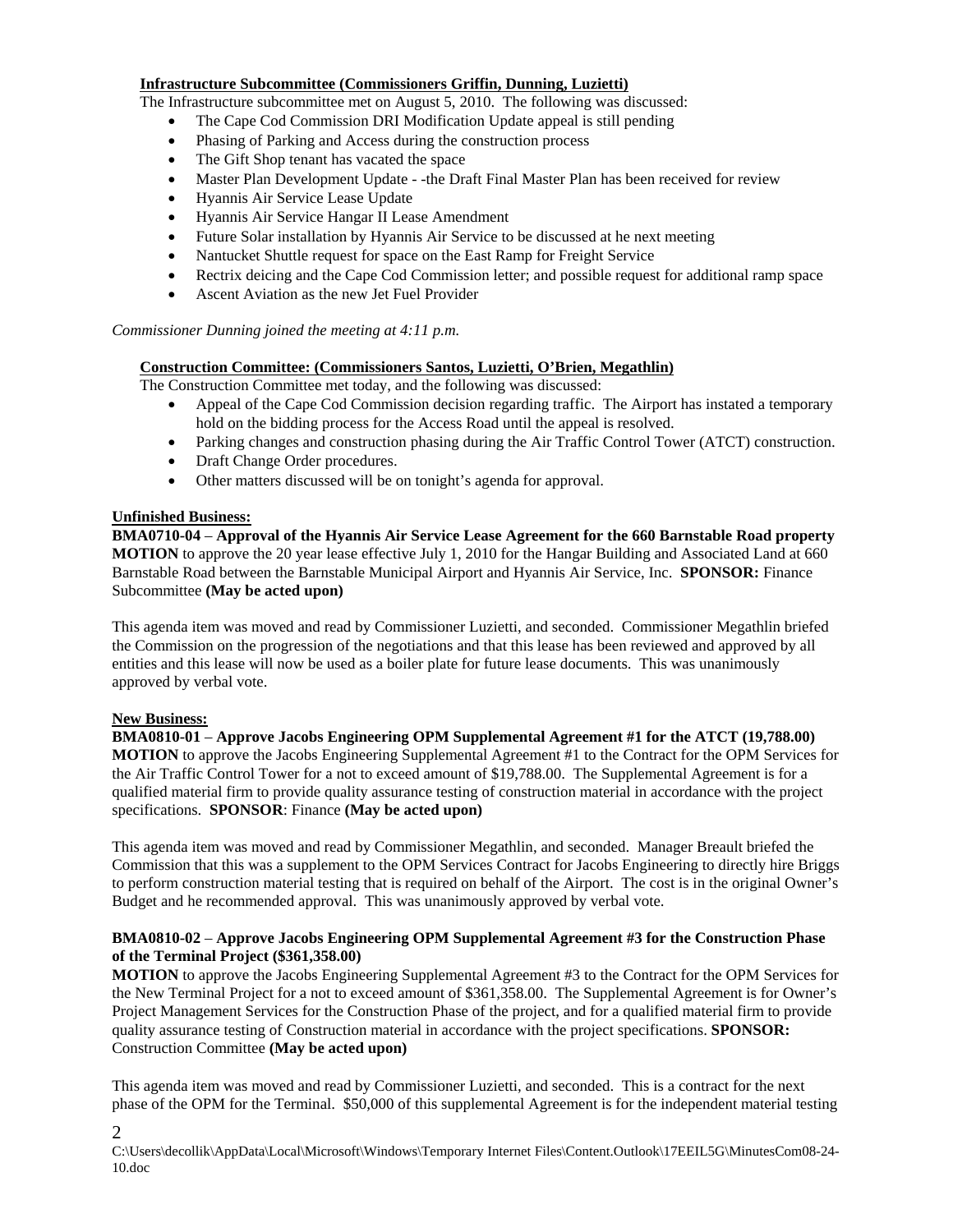by Briggs. This amount has been verified by an independent cost estimator as being within those limits and has been carried in the Airport project budget. This was unanimously approved by verbal vote.

#### **BMA0810-03 – Approve AECOM Contract Supplemental Agreement #5 for Construction Phase Services for the Terminal Design Project (\$676,188.00)**

**MOTION** to approve the AECOM Supplemental Agreement #5 to the Contract for the Design Services for the New Terminal Project for a not to exceed amount of \$676,188.00. The Supplemental Agreement if for Project Construction Administration Services for the Construction Phase of the Terminal and Roadway project. **SPONSOR:** Finance **(May be acted upon)** 

This agenda item was tabled until the next Commission meeting as it is not ready for approval.

### **BMA0810-04** – **Approve AECOM Contract Supplemental Agreement #4 for the Exit Only at the Rotary Design and revision of documents (\$29,914.00)**

**MOTION** to approve the AECOM Supplemental Agreement #4 to the Contract for the Design Services for the New Terminal Project for a not to exceed amount of \$29,914.00. The Supplemental Agreement is for the Design for the Exit Only at the Rotary and revised 100% Construction documents. **SPONSOR:** Finance Subcommittee **(May be acted upon)**

This agenda item was moved and read by Commissioner Griffin, and seconded. This is for an amendment to the AECOM Terminal Contract for designing the Exit Only to complete the Cape Cod Commission DRI Modification for Transportation. This work is currently 90% complete and these costs will come out of the Construction Contingency budget. This was unanimously approved by verbal vote.

### **BMA08010-05 – Approve Ascent Aviation Contract to provide Jet-A Fuel to the Barnstable Municipal Airport**

**MOTION** to approve the Aviation Fuel Supply Agreement and the Aviation Refueler Lease Agreement between the Barnstable Municipal Airport and Ascent Aviation Group to provide the refuelers and Jet-A fuel for a five-year term commencing on August 30, 2010 under the terms set forth in the agreements**. SPONSOR**: Finance Subcommittee **(May be acted upon)**

Manager Breault requested a conceptual approval as the final document is not ready for signature. He recommended that the Commission approve it conceptually subject to the correction of the items that he requested Ascent change on the final contract and authorize the Chairman to sign it once this has been completed. The trucks have arrived and the credit card machines will arrive Thursday, and by Friday the Airport should be in full operation using Ascent Aviation and Phillips 66 fuel.

This agenda item was moved and read by Chairman Santos with the words "subject to changes made by the Airport Manager in correspondence dated August 23, 2010" added to the end of the motion. This was seconded. This was unanimously approved by verbal vote.

## **Noise Report:**

There were a total of 18 complaints made by 11 complainants in July 2010. The June 2010 report is included in tonight's paperwork as the July meeting was held early. There is a huge increase in the quite hours report, 218 flights with 44 operations prior to 5:30 am. The Caravan, Island Airlines, flew only 5 out of the 26 flights prior to 6:00 am during the month. The new noise monitor will arrive the first week of September and Harris, Miller, Miller and Hanson will provide a day of training.

# **Yarmouth Representative's Comments:**

Mr. Howard commented that Ms. Lounsbury's presentation for the Yarmouth Selectmen was excellent, but she overlooked the announcement that the Airport was receiving a new Noise monitor. He noted the complaint list for June 2010 and Juny2010 and the airline that had two complaints less than a month apart for flying too low and that there have been other incidents in the past six months and requested that this airline be watched very carefully. He thanked the Finance Committee for approving the purchase of the new Noise Monitor.

## **Airport Manager's Report:**

Manager Breault reported the following in addition to his weekly report:

- He welcomed Frank back from his extended vacation, a six thousand mile motorcycle ride.
- It has been a busy month and fuel sales, enplanements, operations and parking figures have all increased.

C:\Users\decollik\AppData\Local\Microsoft\Windows\Temporary Internet Files\Content.Outlook\17EEIL5G\MinutesCom08-24- 10.doc